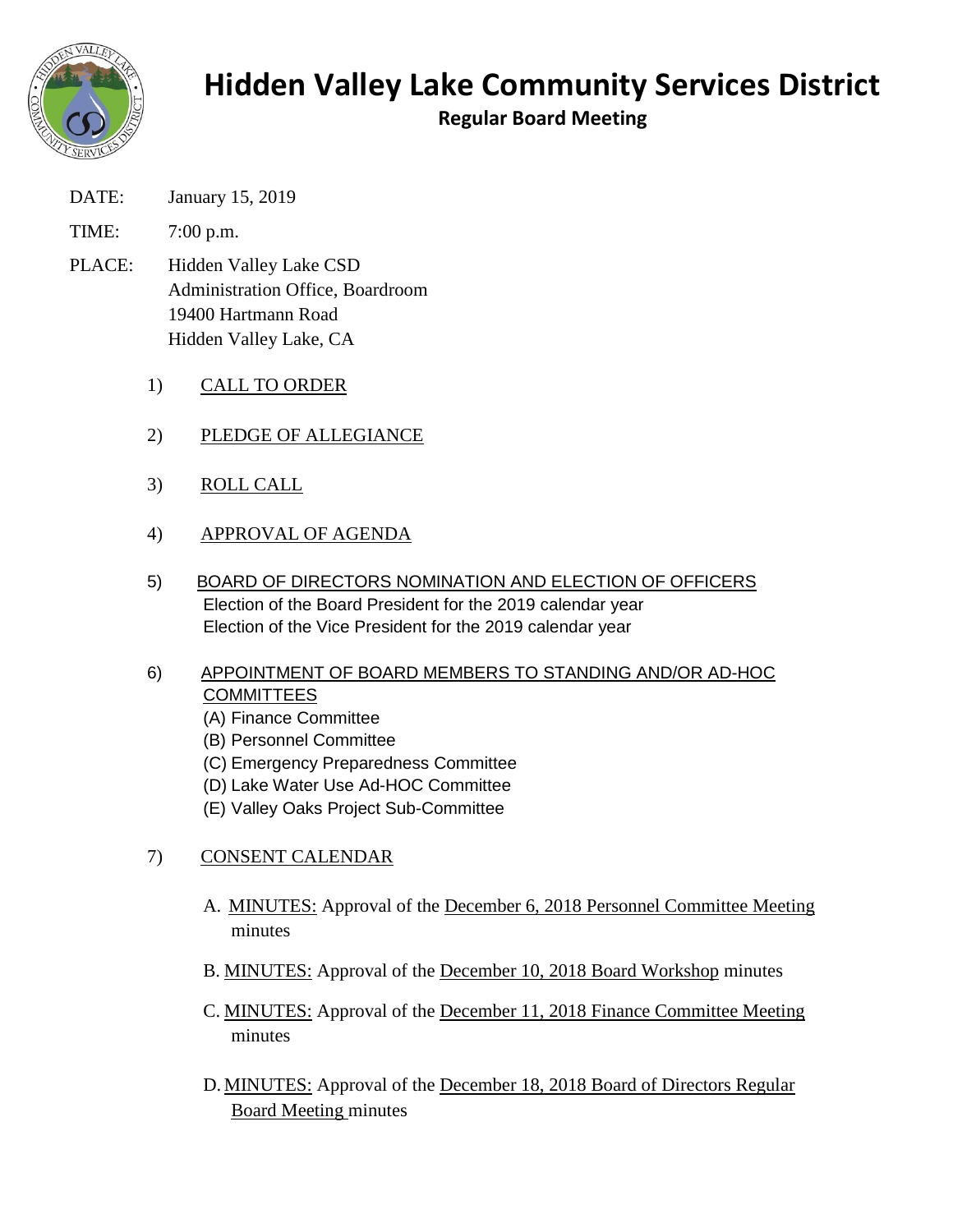- E. MINUTES: Approval of the December 18, 2018 Board of Directors Workshop minutes.
- F. DISBURSEMENTS: Check # 36001 # 36064 including drafts and payroll for a total of \$347,557.70
- 8) BOARD COMMITTEE REPORTS (for information only, no action anticipated)

Finance Committee Personnel Committee Emergency Preparedness Committee Lake Water Use Agreement-Ad Hoc Committee Valley Oaks Project Committee

## 9) STAFF REPORTS

(for information only, no action anticipated)

Financial Report Administration/Customer Service Report ACWA State Legislative Committee Field Operations Report I.T. Monthly Report (December 2018) – New Item General Manager's Report

- 10) DISCUSSION AND POSSIBLE ACTION: Assets and Replacement Cost. (12\_12\_18 Finance Comm Request)
- 11) DISCUSSION AND POSSIBLE ACTION: Discuss and approve the General Manager to enter into an agreement with Coastland Engineering to assist in the completion of two HMGP Sub applications (Unit 9 Tank – 112, Tideflex Valve – 120).
- 12) DISCUSSION AND POSSIBLE ACTION: Discuss and approve the Hidden Valley Lake CSD Employee Handbook.
- 13) DISCUSSION AND POSSIBLE ACTION: Discuss and accept the report from CPS HR Consulting for the Water Resources Specialist position.
- 14) DISCUSSION AND POSSIBLE ACTION: Discuss succession planning and approve two unfunded positions; 1) Customer Services Representative (Entry Level) 2) Utility Operator II